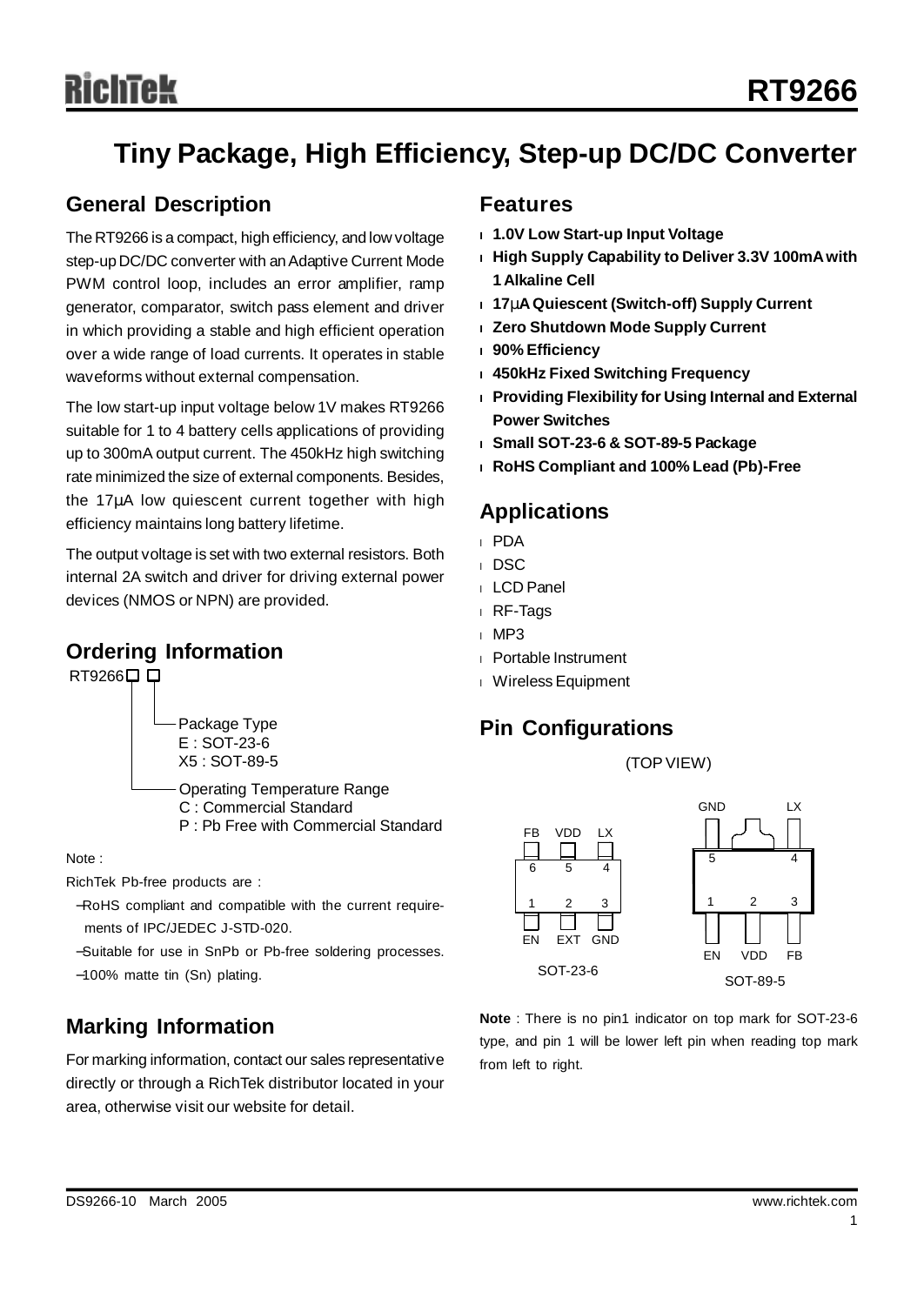# **Typical Application Circuit**



Figure 1. RT9266 Typical Application for Portable Instruments



Figure 2. RT9266 High Voltage Applications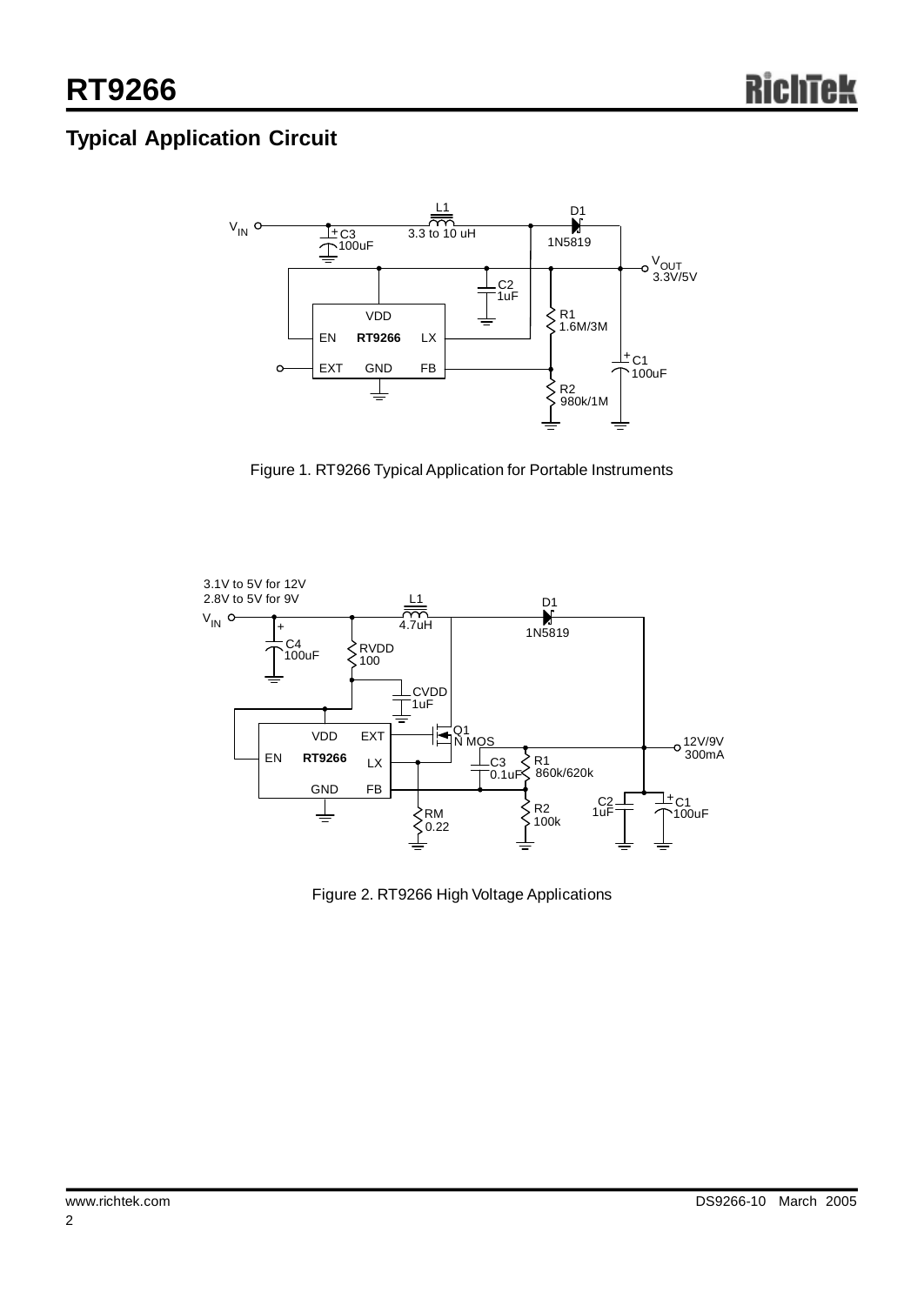

Figure 3. RT9266 for Higher Current Applications



Figure 4. RT9266 for Multi-Output Applications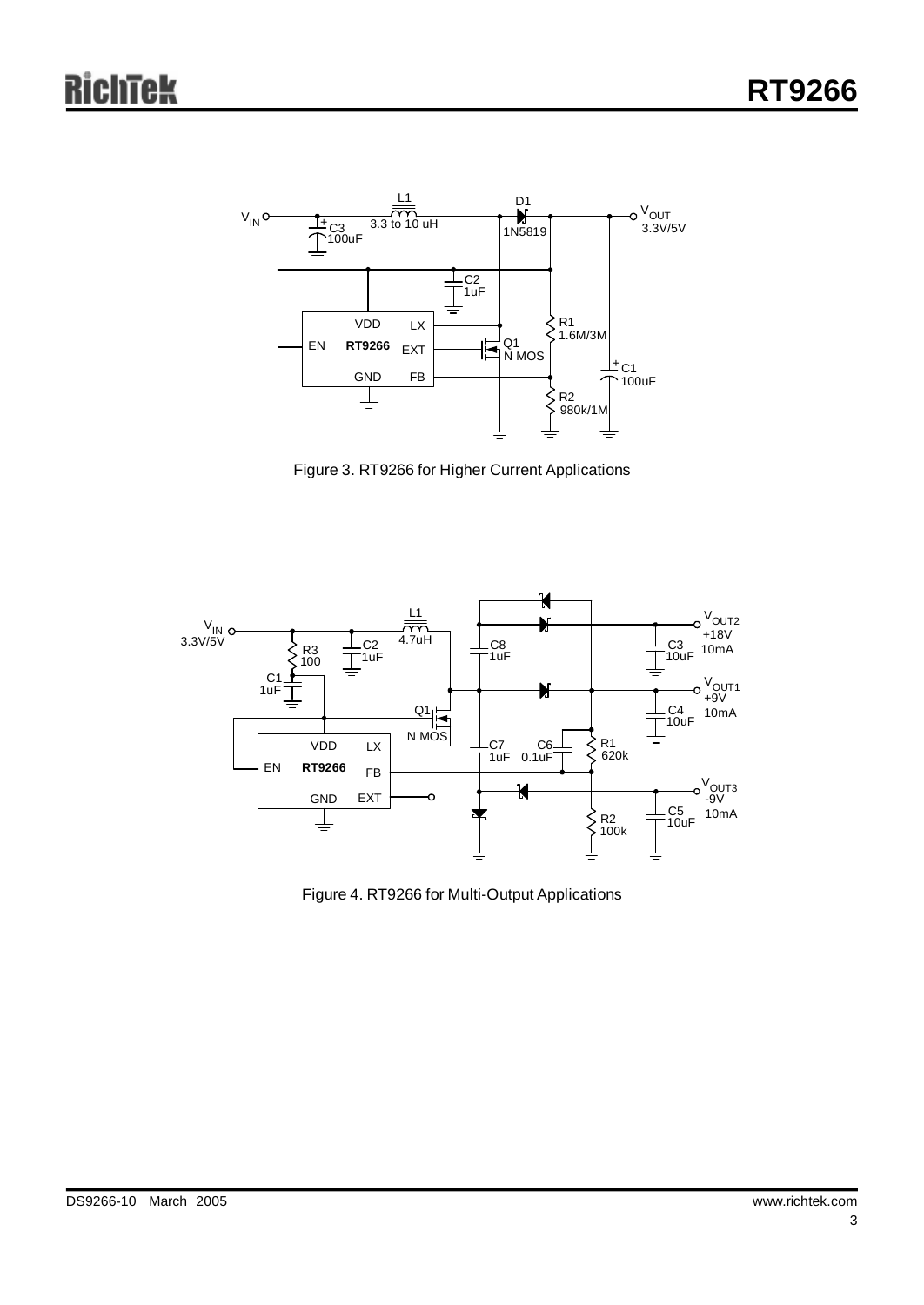## **Test Circuit**



#### **Functional Pin Description**

| Pin No.          |                 | Pin Name   | <b>Pin Function</b>                                                                |  |
|------------------|-----------------|------------|------------------------------------------------------------------------------------|--|
| <b>RT9266CX5</b> | <b>RT9266CE</b> |            |                                                                                    |  |
|                  |                 | EN         | Chip Enable (Active High)                                                          |  |
|                  | 2               | <b>EXT</b> | Output Pin for Driving External NMOS                                               |  |
| 5                | 3               | <b>GND</b> | Ground                                                                             |  |
| 4                | 4               | LX         | Pin for Switching                                                                  |  |
| 2                | 5               | <b>VDD</b> | Input Positive Power Pin of RT9266                                                 |  |
| 3                | 6               | FB         | Feedback Input Pin<br>Internal Reference Voltage for the Error Amplifier is 1.25V. |  |

# **Function Block Diagram**

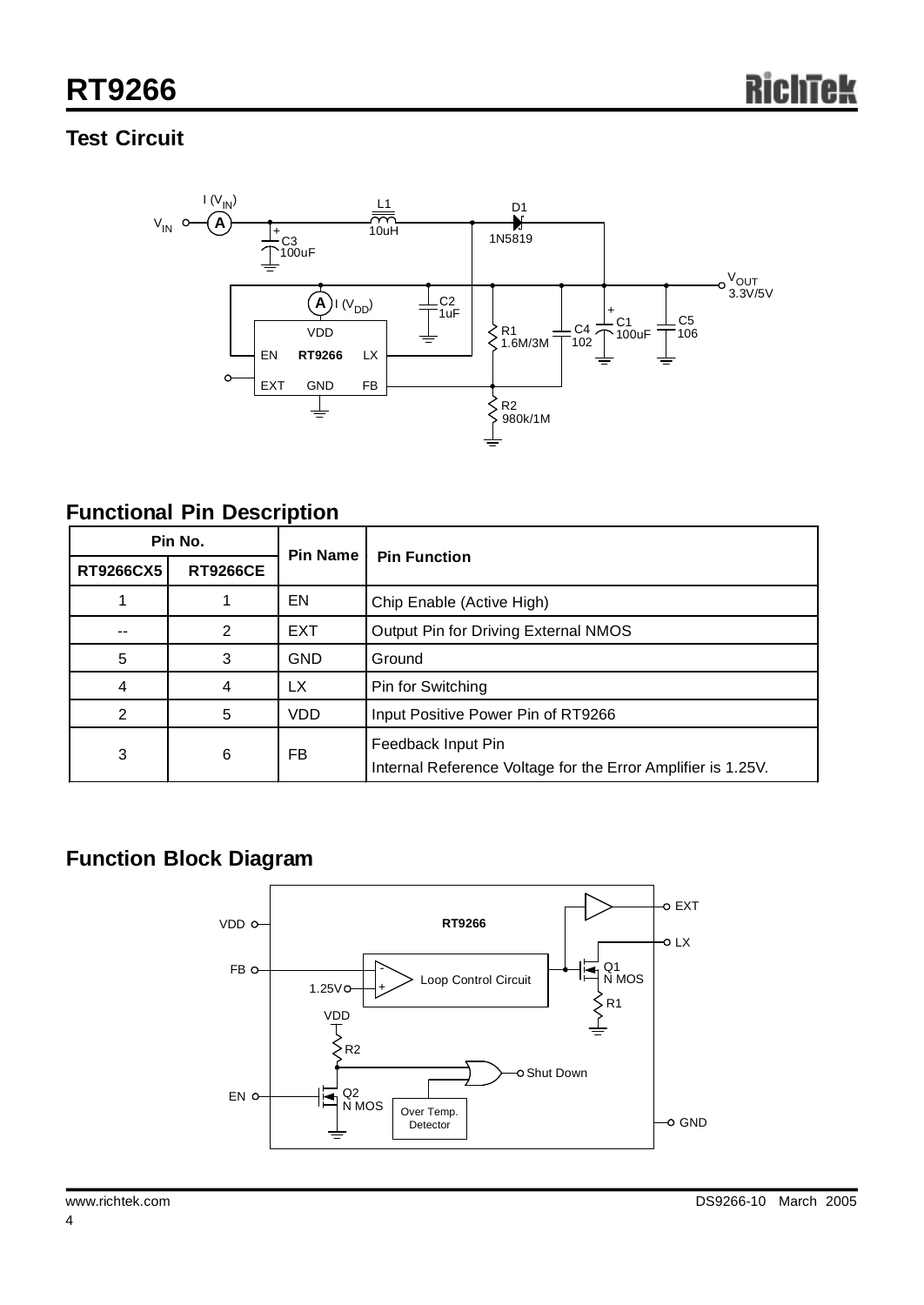## **Absolute Maximum Ratings**

| <b>Example 2</b> Package Thermal Resistance |  |
|---------------------------------------------|--|
|                                             |  |
|                                             |  |
|                                             |  |
| I Storage Temperature Range -               |  |

#### NOTE:

Absolute Maximum ratings are threshold limit values that must not be exceeded even for an instant under any conditions. Moreover, such values for any two items must not be reached simultaneously. Operation above these absolute maximum ratings may cause degradation or permanent damage to the device. These are stress ratings only and do not necessarily imply functional operation below these limits

#### **Electrical Characteristics**

( $V_{IN}$  = 1.5V, VDD set to 3.3V, Load Current = 0, T<sub>A</sub> =  $25^{\circ}$ C, unless otherwise specified)

| Parameter                             | Symbol            | <b>Test Conditions</b>              | Min                      | <b>Typ</b>     | <b>Max</b>               | <b>Units</b>   |
|---------------------------------------|-------------------|-------------------------------------|--------------------------|----------------|--------------------------|----------------|
| Start-UP Voltage                      | Vst               | $I_1 = 1mA$                         | $\overline{\phantom{a}}$ | 0.98           | 1.05                     | $\vee$         |
| <b>Operating VDD Range</b>            | Vnn               | V <sub>DD</sub> pin voltage         | 2                        | $- -$          | 6                        | V              |
| Shutdown Current I (V <sub>IN</sub> ) | loff              | EN Pin = $0V$ , $V_{IN} = 4.5V$     | $-$                      | 0.01           | 1                        | μA             |
| Switch-off Current I (VDD)            | Iswitch off       | $V_{IN} = 6V$                       | $\overline{\phantom{a}}$ | 17             | 25                       | μA             |
| <b>Continuous Switching Current</b>   | <b>I</b> SWITCH   | $V_{IN} = EN = 3.3V, V_{FB} = GND$  | 0.4                      | 0.55           | 0.7                      | mA             |
| No Load Current I (V <sub>IN</sub> )  | <b>INO LOAD</b>   | $V_{IN}$ = 1.5V, $V_{OUT}$ = 3.3V   | $\qquad \qquad -$        | $75^\circ$     | --                       | μA             |
| Feedback Reference Voltage            | V <sub>REF</sub>  | Close Loop, $VDD = 3.3V$            | 1.225                    | 1.25           | 1.275                    | $\vee$         |
| <b>Switching Frequency</b>            | $F_S$             | $VDD = 3.3V$                        | 425                      | 500            | 575                      | kHz            |
| Maximum Duty                          | $D_{MAX}$         | $VDD = 3.3V$                        | 85                       | 95             | $\overline{\phantom{a}}$ | %              |
| LX ON Resistance                      |                   | $VDD = 3.3V$                        | $\overline{\phantom{a}}$ | 0.3            | 1.1                      | Ω              |
| <b>Current Limit Setting</b>          | <b>ILIMIT</b>     | $VDD = 3.3V$                        | 1.6                      | $\overline{2}$ | $2.6^{\degree}$          | A              |
| <b>EXT ON Resistance to VDD</b>       |                   | $VDD = 3.3V$                        | $\overline{\phantom{a}}$ | 5              | 8.5                      | Ω              |
| <b>EXT ON Resistance to GND</b>       |                   | $V_{DD} = 3.3V$                     | $\overline{\phantom{a}}$ | 5              | 8.5                      | $\Omega$       |
| Line Regulation                       | $\Delta V_{LINE}$ | $V_{IN}$ = 3.5 ~ 6V, $I_L$ = 1mA    | $\sim$ $\sim$            | 1.5            | 10                       | mV/V           |
| Load Regulation                       | $\Delta V$ load   | $V_{IN} = 2.5V, I_L = 1 \sim 100mA$ | --                       | $0.25$ ***     | $\overline{\phantom{m}}$ | mV/mA          |
| EN Pin Trip Level                     |                   | $VDD = 3.3V$                        | 0.4                      | 0.8            | 1.2                      | V              |
| Temperature Stability for Vout        | Τs                |                                     | $- -$                    | 50             | $\overline{\phantom{a}}$ | ppm/ $\circ$ c |
| <b>Thermal Shutdown Hysterises</b>    | $\Delta T_{SD}$   |                                     | $\sim$ $\sim$            | 10             | --                       | $^{\circ}C$    |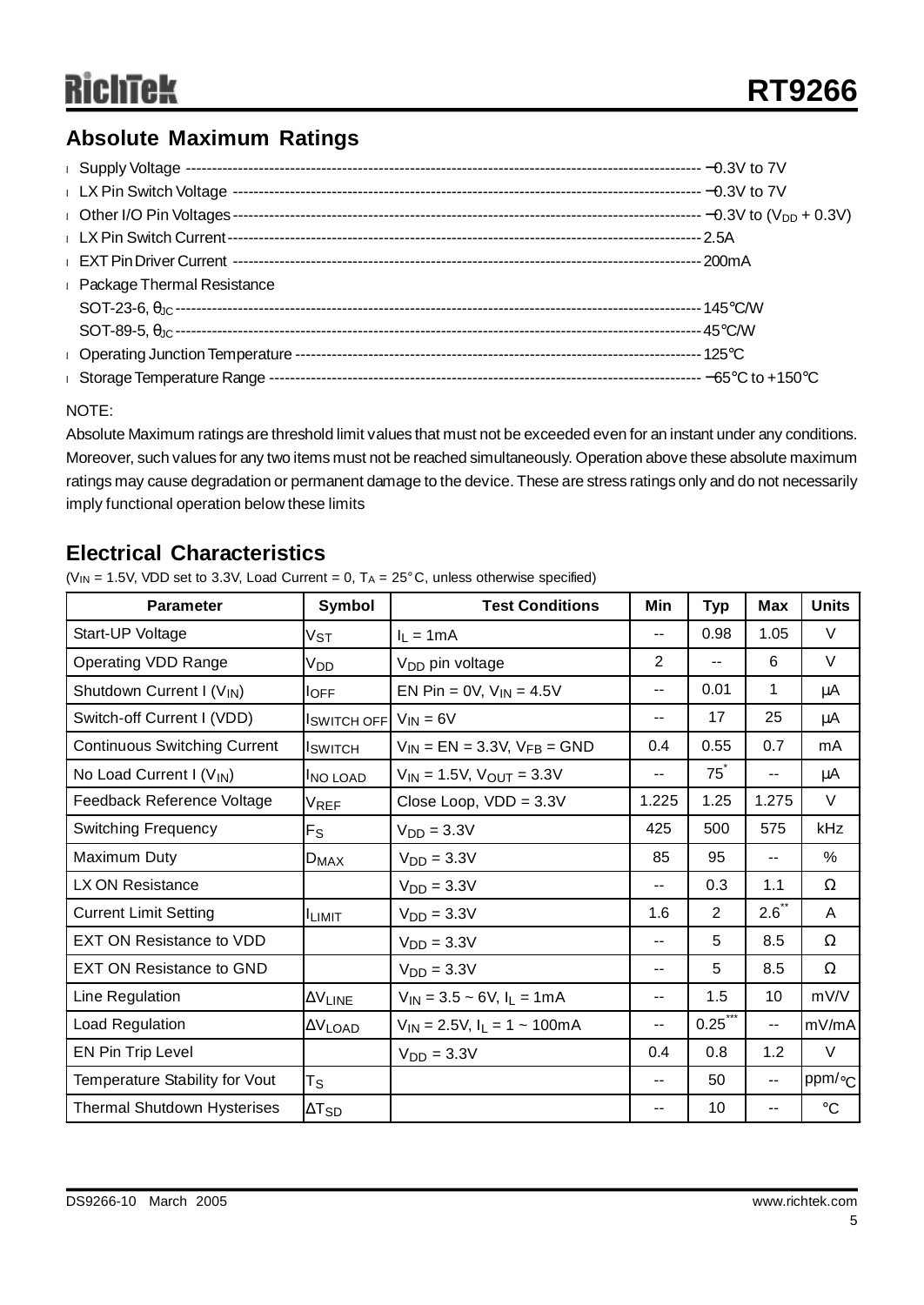Note :

\* No Load Current is highly dependent on practical system design and component selection that cannot be covered by production testing. Typical No Load Current is verified by typical application circuit with recommended components. No Load Current performance is guaranteed by Switch Off Current and Continuous Switching Current.

\*\* Current Limit is guaranteed by design at  $T_A = 25^{\circ}$ C.

\*\*\*Load Regulation is not tested at production due to practical instrument limitation. Load Regulation performance is dominantly dependent on DC loop gain and LX ON Resistance that are guaranteed by "Line Regulation" and "LX ON Resistance" tests in production.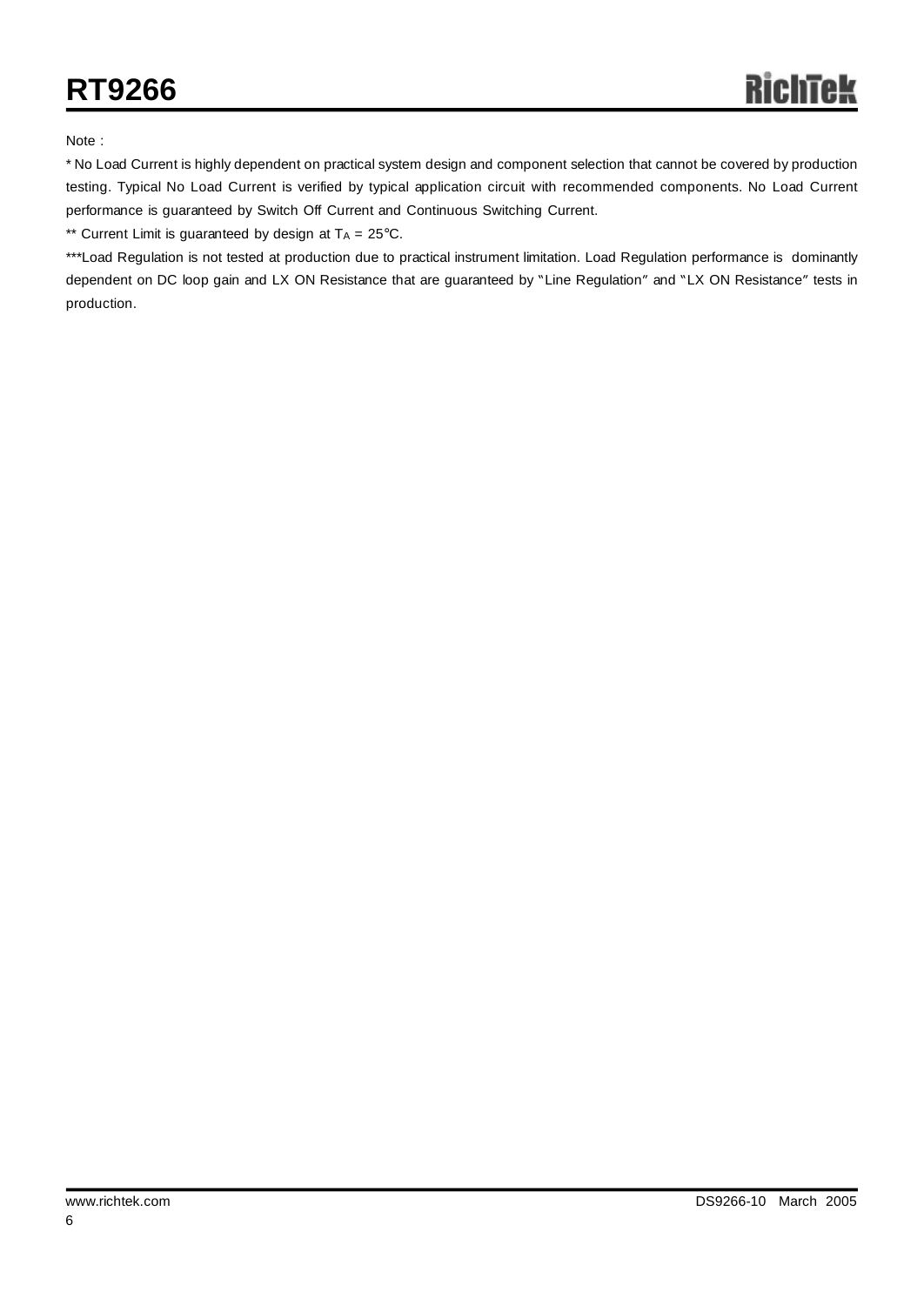## **Typical Operating Characteristics**

(Refer to Test Circuit)

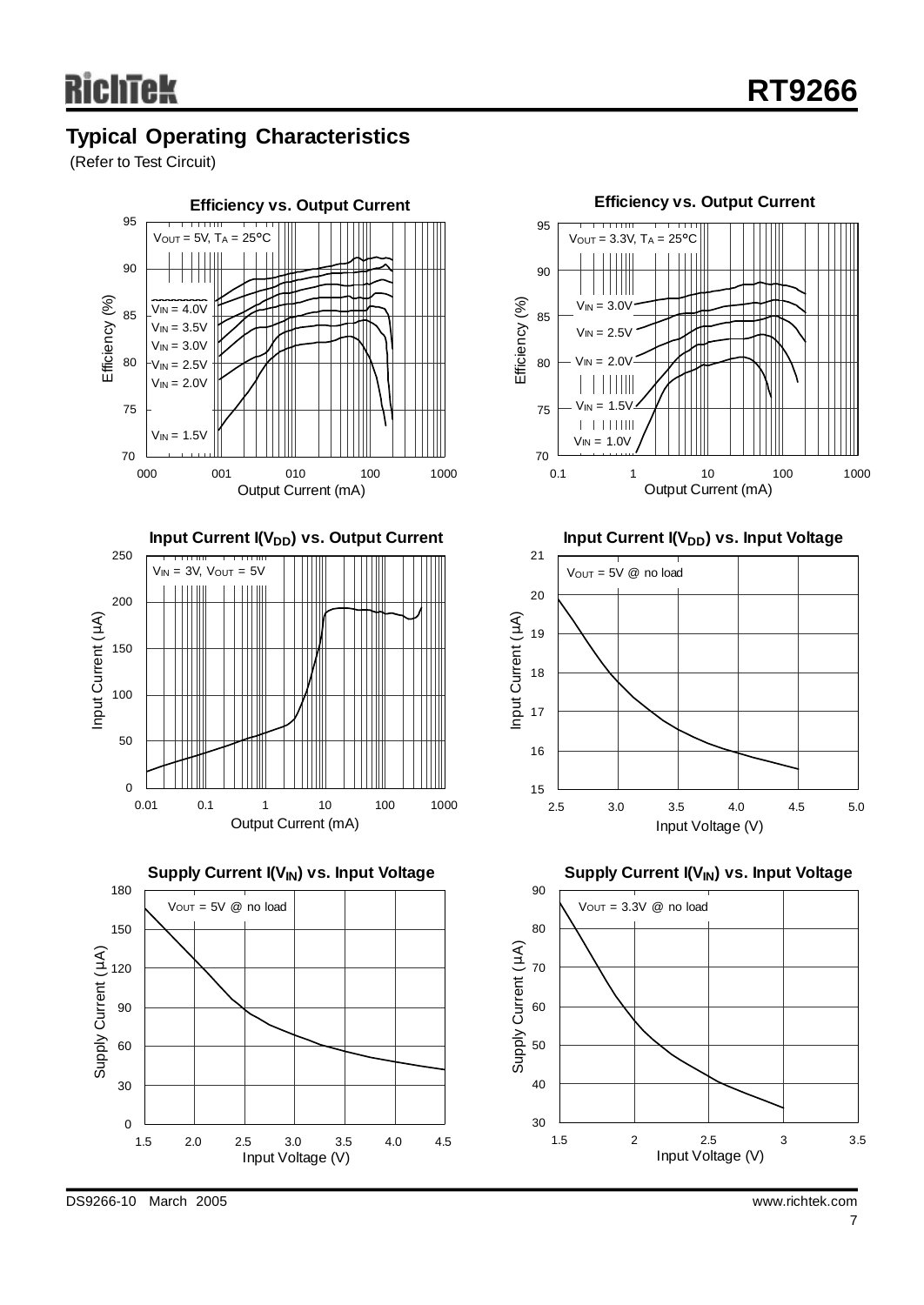







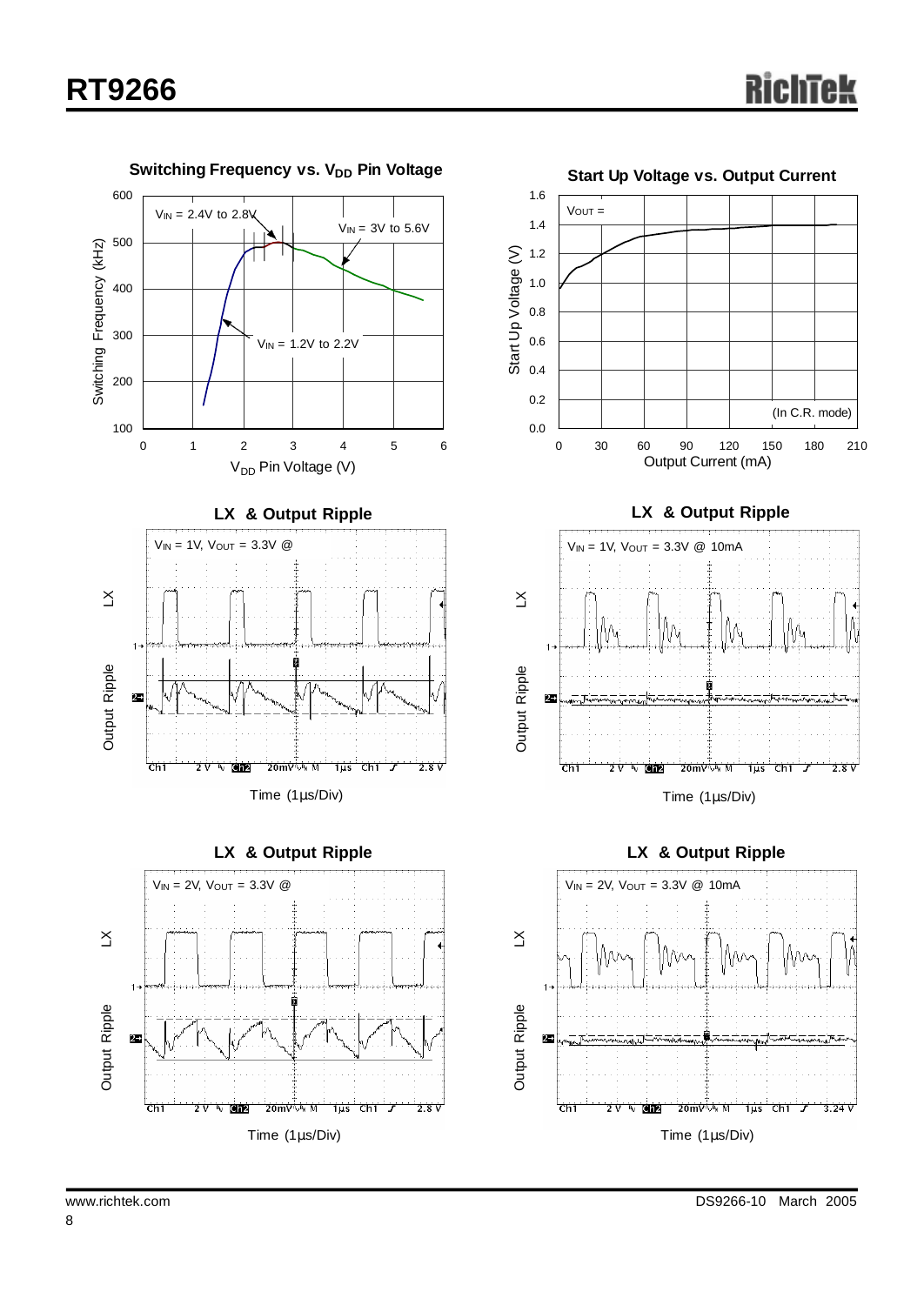# ichtek













**LX & Output Ripple**



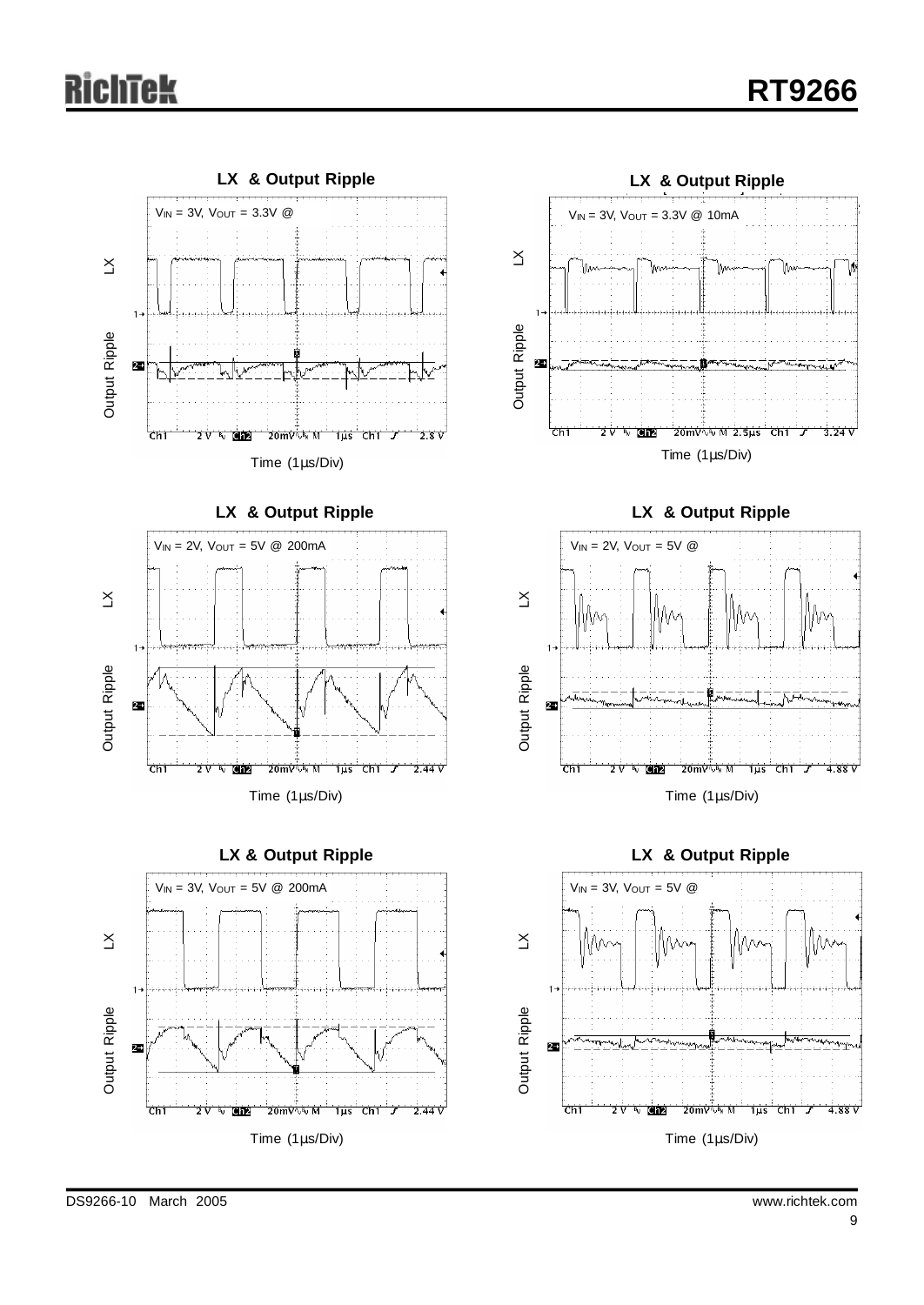# **RT9266**





**Transient Response**  $V_{IN} = 3V$ ,  $V_{OUT} = 5V$  $I_{\text{OUT}} = 10 \text{mA} \rightarrow 200 \text{mA}$ Output Transient Voltage Output Transient Voltage $\mathbf{r}$ 20mV w M 500us Ch1 <u>diz</u> ℸ  $3.6V$ Time (50μs/Div)



Time (1μs/Div)



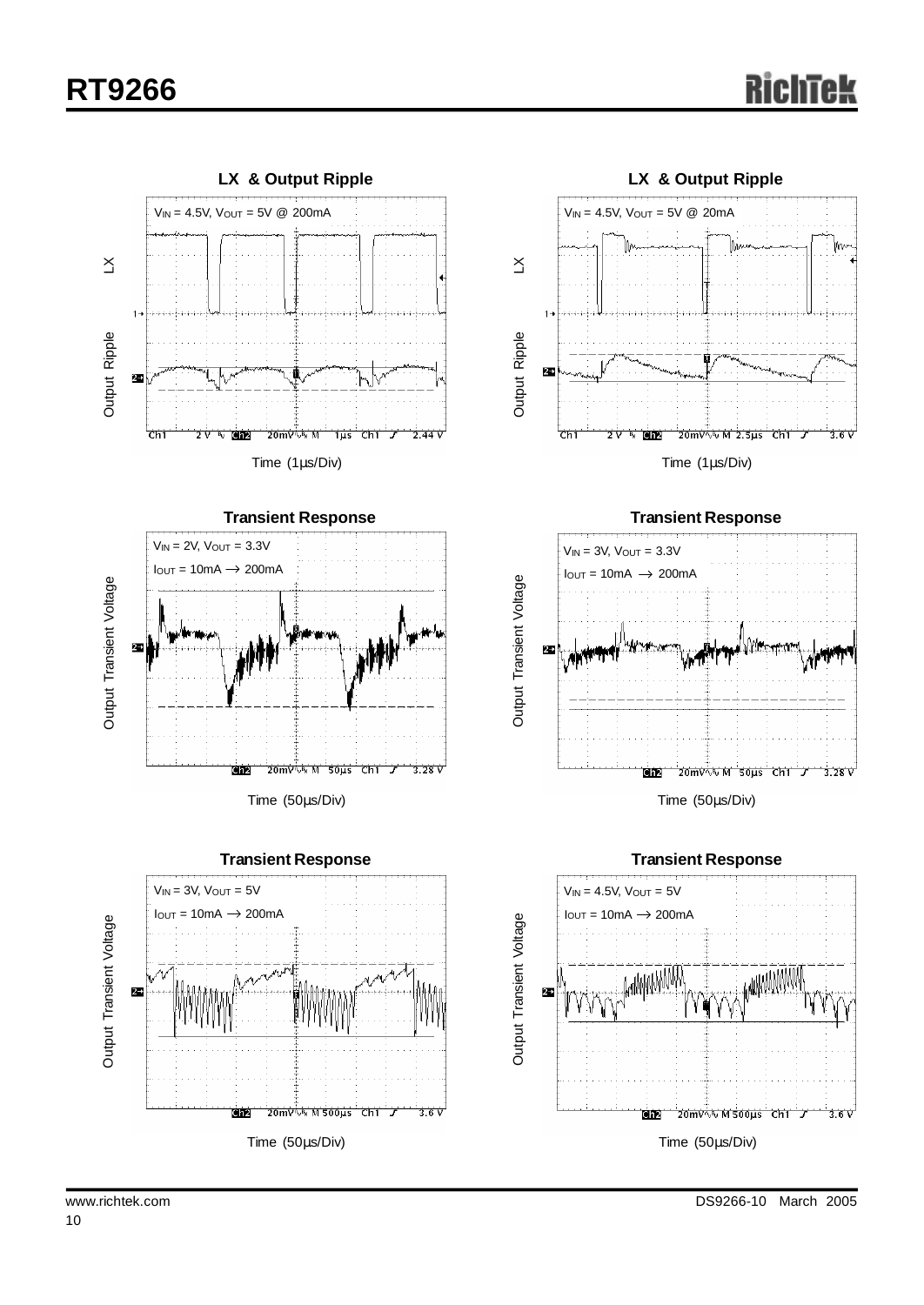# **RichTek**

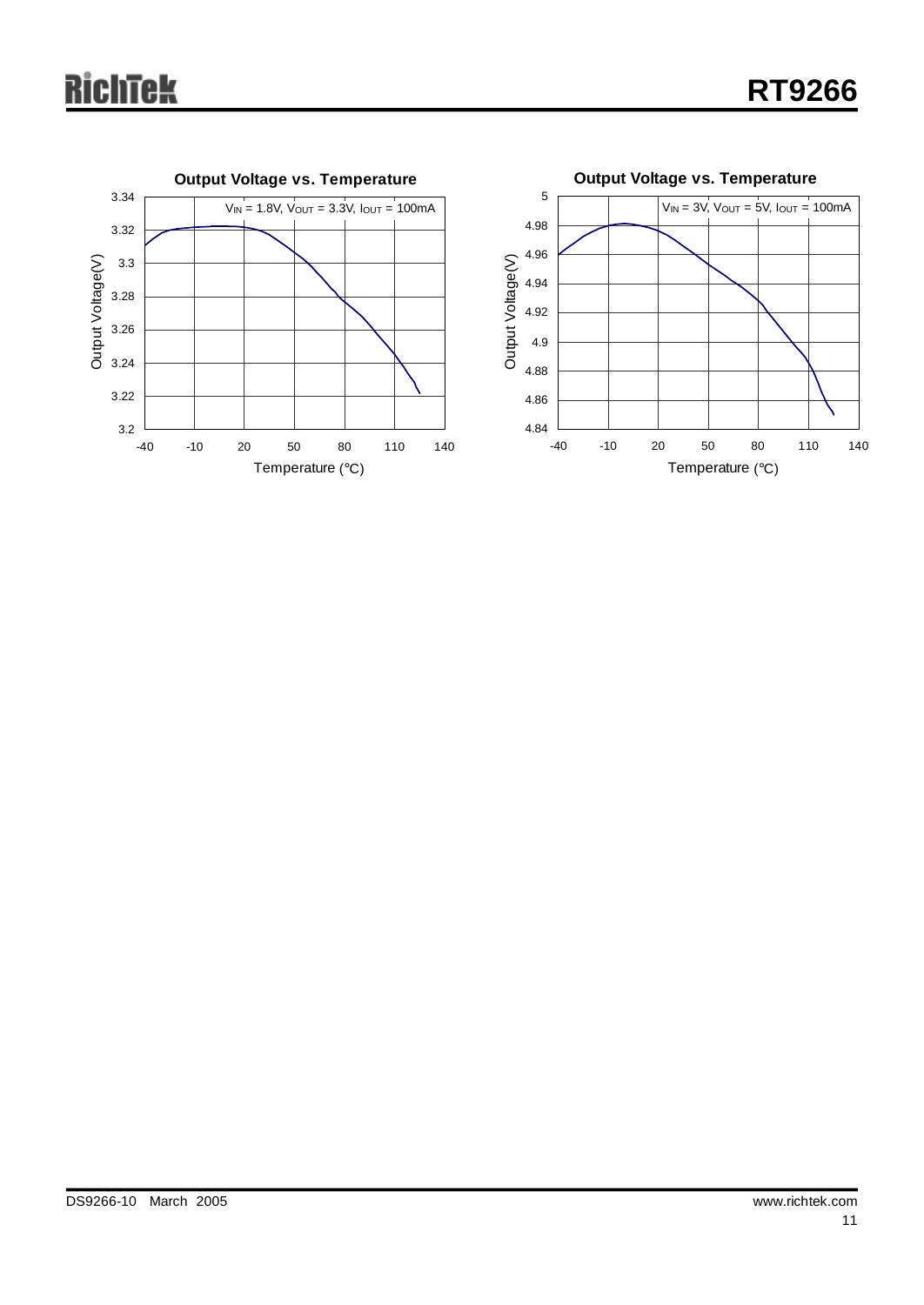### **Application Information**

#### **Output Voltage Setting**

Referring to Typical Application Circuits, the output voltage of the switching regulator  $(V_{\text{OUT}})$  can be set with Equation (1).

$$
V_{\text{OUT}} = (1 + \frac{R1}{R2}) \times 1.25V
$$
 (1)

#### **Feedback Loop Design**

Referring to Typical Application Circuits. The selection of R1 and R2 based on the trade-off between quiescent current consumption and interference immunity is stated below:

- <sup>l</sup> Follow Equation (1)
- <sup>l</sup> Higher R reduces the quiescent current (Path current  $= 1.25V/R2$ ), however resistors beyond 5MΩ are not recommended.
- <sup>l</sup> Lower R gives better noise immunity, and is less sensitive to interference, layout parasitics, FB node leakage, and improper probing to FB pins.



<sup>l</sup> A proper value of feed forward capacitor parallel with R1 can improve the noise immunity of the feedback loops, especially in an improper layout. An empirical suggestion is around 0~33pF for feedback resistors of MΩ, and 10nF~0.1μF for feedback resistors of tens to hundreds kΩ.

For applications without standby or suspend modes, lower values of R1 and R2 are preferred. For applications concerning the current consumption in standby or suspend modes, the higher values of R1 and R2 are needed. Such "high impedance feedback loops" are sensitive to any interference, which require careful layout and avoid any interference, e.g. probing to FB pin.

#### **Layout Guide**

- <sup>l</sup> A full GND plane without gap break.
- <sup>l</sup> VDD to GND noise bypass − Short and wide connection for the 1μF MLCC capacitor between Pin5 and Pin3.
- <sup>l</sup> VIN to GND noise bypass −Add a capacitor close to L1 inductor, when  $V_{IN}$  is not an idea voltage source.
- <sup>l</sup> Minimized FB node copper area and keep far away from noise sources.
- <sup>l</sup> Minimized parasitic capacitance connecting to LX and EXT nodes, which may cause additional switching loss.

#### **Board Layout Example (2-Layer Board)**

(Refer to Typical Application Circuits Figure 2 for the board)



- Top Layer -



- Bottom Layer -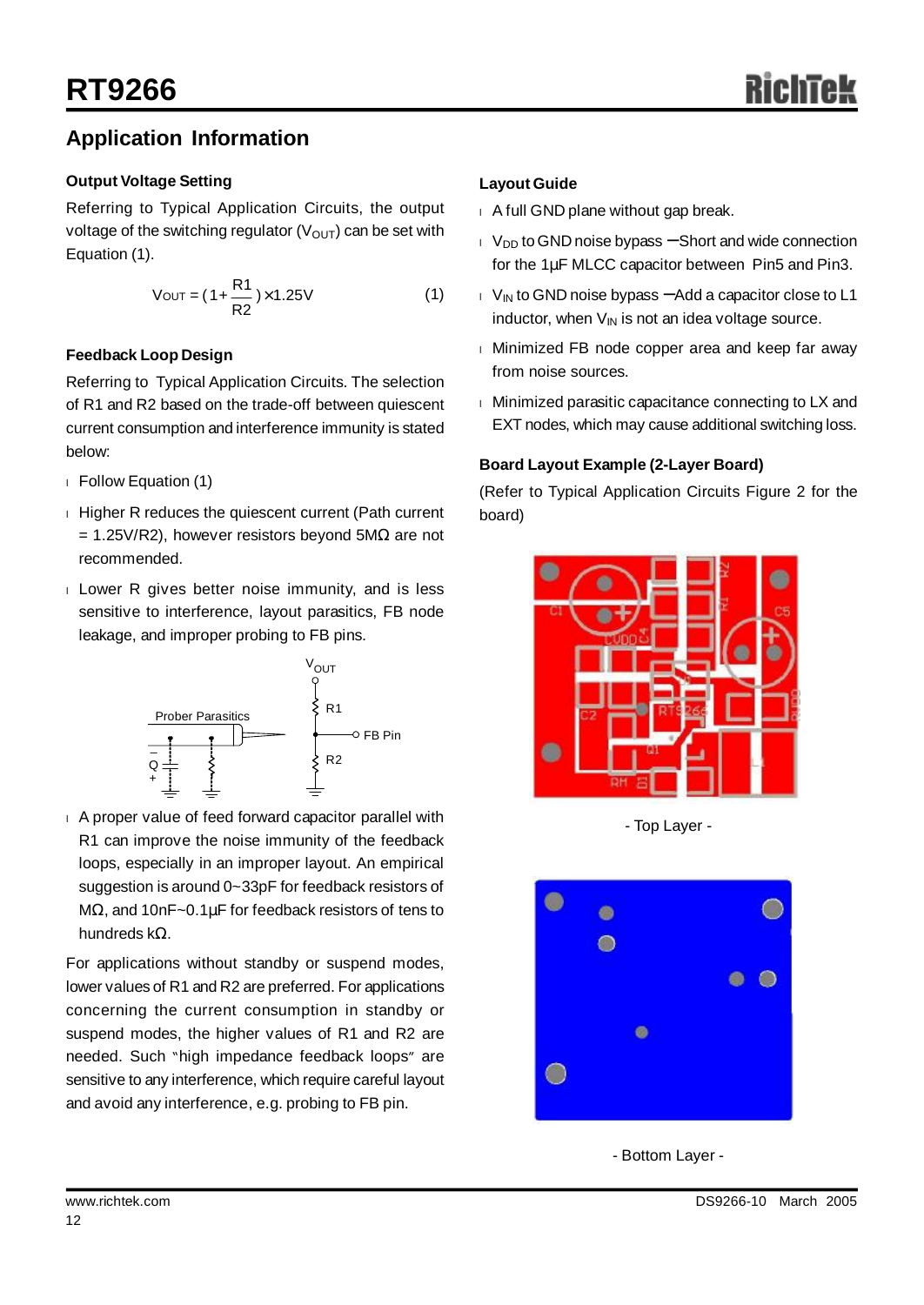## **Outline Dimension**



|                |       | <b>Dimensions In Millimeters</b> | <b>Dimensions In Inches</b> |            |  |
|----------------|-------|----------------------------------|-----------------------------|------------|--|
| Symbol         | Min   | Max                              | Min                         | <b>Max</b> |  |
| A              | 0.889 | 1.295                            | 0.031                       | 0.051      |  |
| A <sub>1</sub> | 0.000 | 0.152                            | 0.000                       | 0.006      |  |
| B              | 1.397 | 1.803                            | 0.055                       | 0.071      |  |
| b              | 0.250 | 0.560                            | 0.010                       | 0.022      |  |
| C              | 2.591 | 2.997                            | 0.102                       | 0.118      |  |
| D              | 2.692 | 3.099                            | 0.106                       | 0.122      |  |
| e              | 0.838 | 1.041                            | 0.033                       | 0.041      |  |
| Н              | 0.080 | 0.254                            | 0.003                       | 0.010      |  |
|                | 0.300 | 0.610                            | 0.012                       | 0.024      |  |

**SOT-23-6 Surface Mount Package**